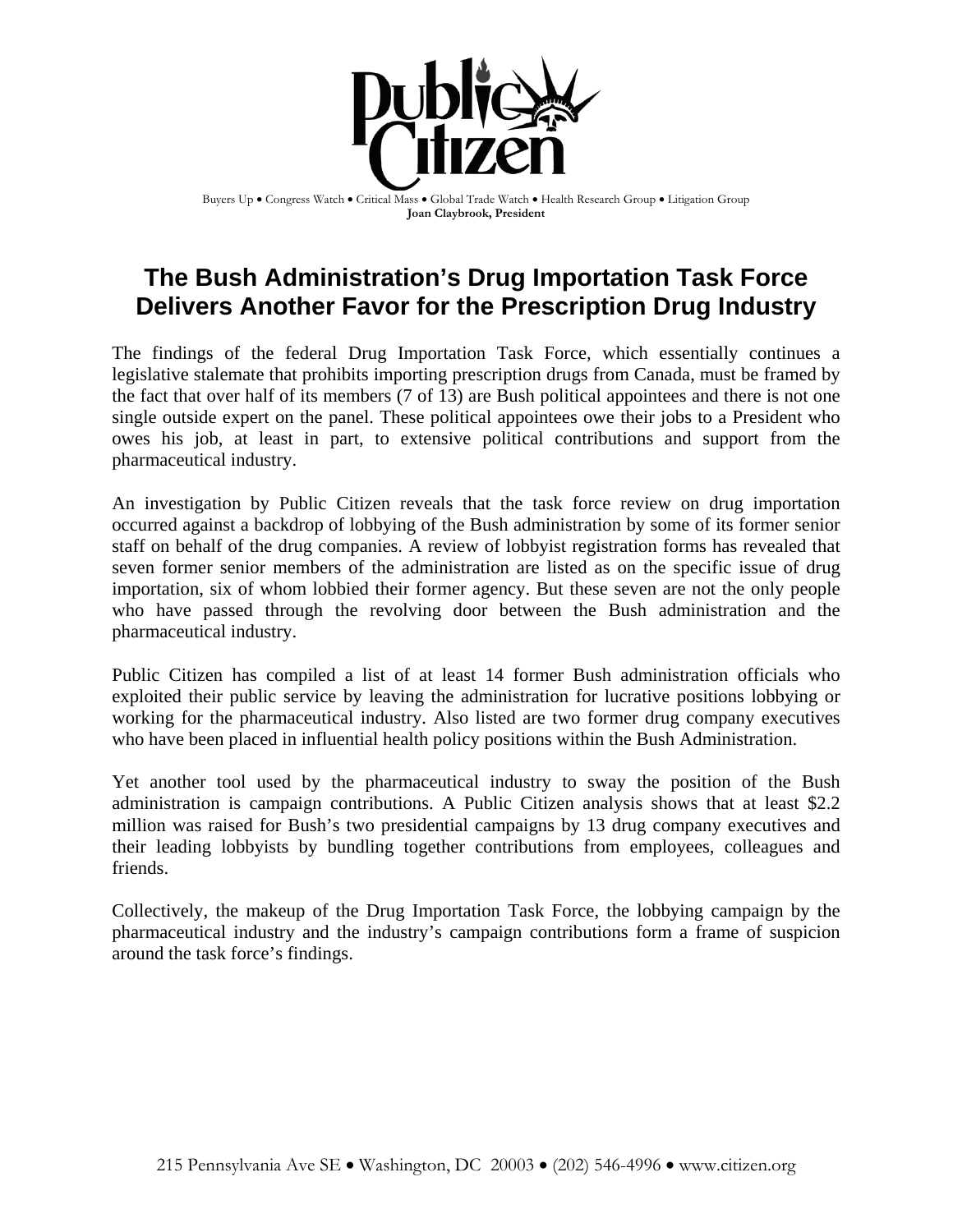### **Members of the Drug Importation Task Force**

The Drug Importation Task Force was established and selected at the discretion of Health and Human Services Secretary Tommy Thompson. At least seven of the members of the task force are political appointees. Three are career federal employees and there are no external experts. The offices of another three officials refused to disclose the status or career details of those officials. According to the Task Force report, one of those officials, Colette Winston, was apparently replaced with another Department of Justice attorney, Tracey Hardin. The Department of Health and Human Services (HHS) press release also lists as a task force member another political appointee, Undersecretary of Commerce for International Trade Grant Aldonas, but he is not listed on the report or in the original charter of the task force as a member. No members of the task force represent outside experts.

#### **Political Appointees**

- **Richard H. Carmona\*** (chairman), Surgeon General, H.H.S.
- **Alex M. Azar II**,\* General Counsel, H.H.S.
- **Josefina Carbonell**,**\*** Assistant Secretary for Aging, H.H.S.
- **Lester M. Crawford,†** Deputy Commissioner, F.D.A.
- **Mark B. McClellan**,**\*** Administrator, Centers for Medicare & Medicaid Services, H.H.S.
- **Mike O'Grady**,**\*** Assistant Secretary for Planning and Evaluation, H.H.S.
- **Amit K. Sachdev**,<sup>†</sup> Acting Deputy Commissioner for Policy, F.D.A.

Note: "\*" denotes a presidential political appointee and "<sup>†</sup>" denotes a mid-level political appointee.

### **Career Employees**

- **Jayson Ahern**, Assistant Commissioner, Office of Field Operations, U.S. Customs and Border Protection, Department of Homeland Security.
- **Elizabeth M. Duke**, Administrator, Health Resources Services Administration, H.H.S.
- **William Raub**, Deputy Assistant Secretary for Public Health Emergency Preparedness, H.H.S.

#### **Officials Whose Offices Refused to Disclose Their Employment Status and History**

- **Tom Reilly**, Public Health Branch Chief, White House Office of Management and Budget.
- **Elizabeth A. Willis**, Chief of Drug Operations, Office of Diversion Control, U.S. Drug Enforcement Administration.
- **Colette Winston**, Attorney, Department of Justice (replaced by DOJ attorney Tracey Hardin).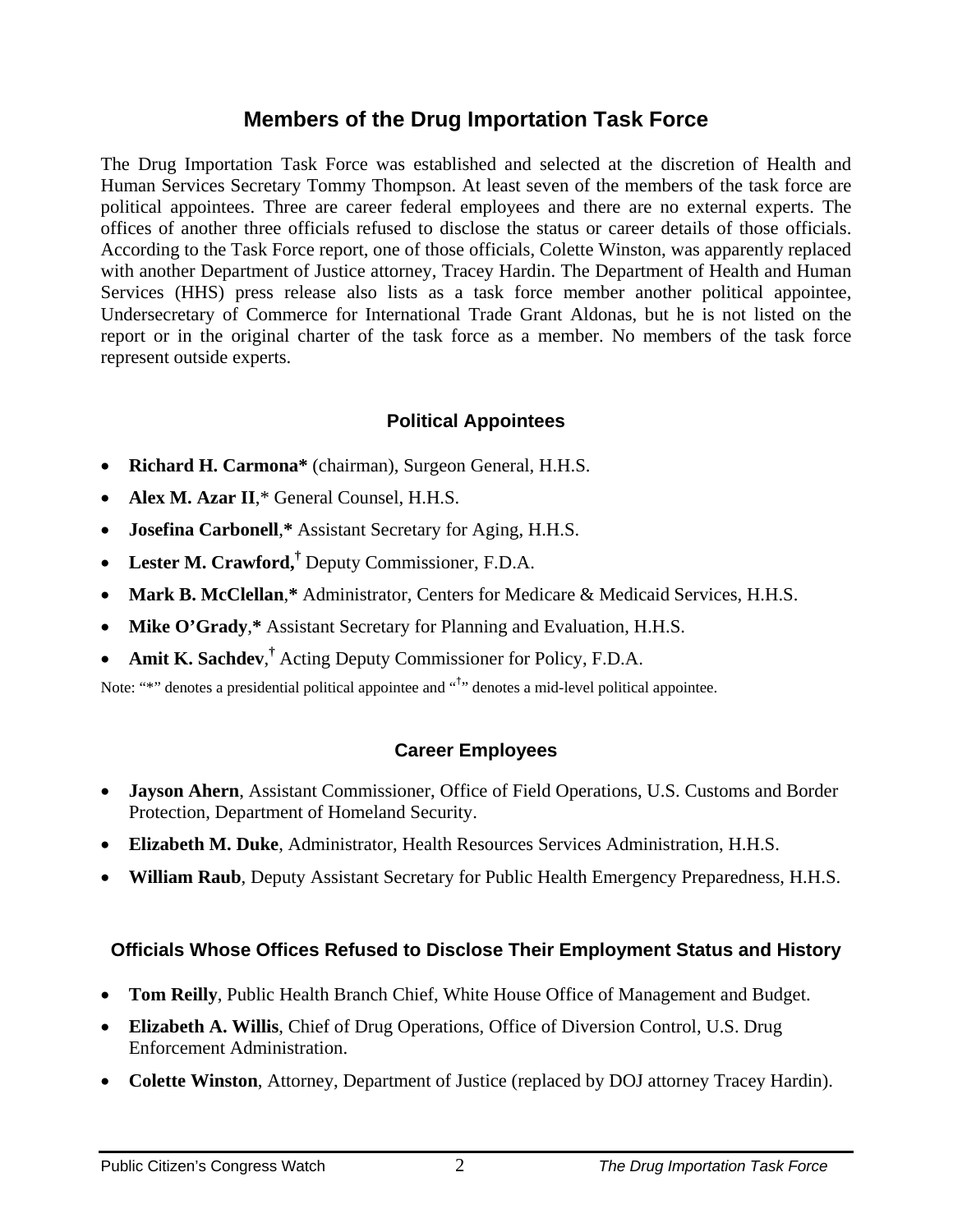## **Pharmaceutical Industry Fundraisers for Bush**

Thirteen pharmaceutical industry executives or lobbyists rank among Bush's "Rangers" and "Pioneers," the honorary titles given to those who have raised at least \$200,000 or \$100,000, respectively, for one of Bush's presidential campaigns. Since the 2002 ban on corporate "soft money," presidential campaigns have increasingly relied on these types of fundraisers to "bundle" together "hard money" checks in amounts up to \$2,000 from their associates. It is a common tactic used by lobbyists and executives to gain influence.

Together, these pharmaceutical industry super-fundraisers have raised at least \$2.2 million for Bush.

| <b>Name</b>                       | <b>Occupation</b>                                | <b>Employer</b>                                                                                                                                          | <b>Fundraiser</b><br><b>Status</b> | <b>Minimum</b><br><b>Raised</b> |
|-----------------------------------|--------------------------------------------------|----------------------------------------------------------------------------------------------------------------------------------------------------------|------------------------------------|---------------------------------|
| <b>Kirk Blalock</b>               | Lobbyist                                         | Fierce Isakowitz & Blalock<br>(Clients: Generic Pharmaceutical<br>Association, Actelion and the Coalition<br>for a Competitive Pharmaceutical<br>Market) | Pioneer 2004                       | \$100,000                       |
| Ronald F.<br>Docksai              | <b>Vice President</b><br>Government<br>Relations | <b>Bayer Corp</b>                                                                                                                                        | Pioneer 2000                       | \$100,000                       |
| Bruce S. Gelb                     | <b>Retired Vice Chair</b>                        | <b>Bristol-Myers Squibb</b>                                                                                                                              | Pioneer 2004                       | \$100,000                       |
| Lanny Griffith                    | Lobbyist                                         | <b>Barbour Griffith</b><br>(Clients: GlaxoSmithKline and Pfizer)                                                                                         | Ranger 2004                        | \$200,000                       |
| Richard F. Hohlt                  | Lobbyist                                         | Hohlt & Co.<br>(Client: Bristol-Myers Squibb)                                                                                                            | Pioneer 2000<br>Ranger 2004        | \$300,000                       |
| <b>Tom Loeffler</b>               | Lobbyist                                         | Loeffler Jonas & Tuggey<br>(Clients: Bristol-Myers Squibb and<br>Purdue Pharma)                                                                          | Pioneer 2000<br>Ranger 2004        | \$300,000                       |
| Ronald C.<br>Kaufman              | Lobbyist                                         | Dutko Group<br>(Client: Amgen)                                                                                                                           | Pioneer 2000<br>Pioneer 2004       | \$200,000                       |
| <b>Kenneth Kies</b>               | Lobbyist                                         | <b>Clark Consulting</b><br>(Client: Schering-Plough)                                                                                                     | Pioneer 2004                       | \$100,000                       |
| <b>Hank McKinnell</b>             | Chair & CEO                                      | Pfizer                                                                                                                                                   | Ranger 2004                        | \$200,000                       |
| <b>Christine Davis</b><br>O'Brien | Lobbyist                                         | AstraZeneca                                                                                                                                              | Pioneer 2000                       | \$100,000                       |
| <b>Bill Paxon</b>                 | Lobbyist                                         | Akin Gump<br>(Clients: Abbott Laboratories, Johnson<br>& Johnson, Pfizer and PhRMA)                                                                      | Pioneer 2000<br>Pioneer 2004       | \$200,000                       |
| John P. Schmitz                   | Lobbyist                                         | Mayer Brown Rowe & Maw<br>(Clients: Pfizer, Pharmaceutical<br>Systems Group of America)                                                                  | Pioneer 2000<br>Pioneer 2004       | \$200,000                       |
| John R. Stafford                  | Ex-Chair                                         | Wyeth                                                                                                                                                    | Pioneer 2000                       | \$100,000                       |
| <b>Totals</b>                     |                                                  |                                                                                                                                                          | <b>11 Pioneers</b><br>4 Rangers    | \$2.2<br><b>Million</b>         |

#### **Bush Fundraisers Who Are Executives or Lobbyists of Pharmaceutical Companies**

*Source*: Public Citizen's Web site, http://www.WhiteHouseForSale.org.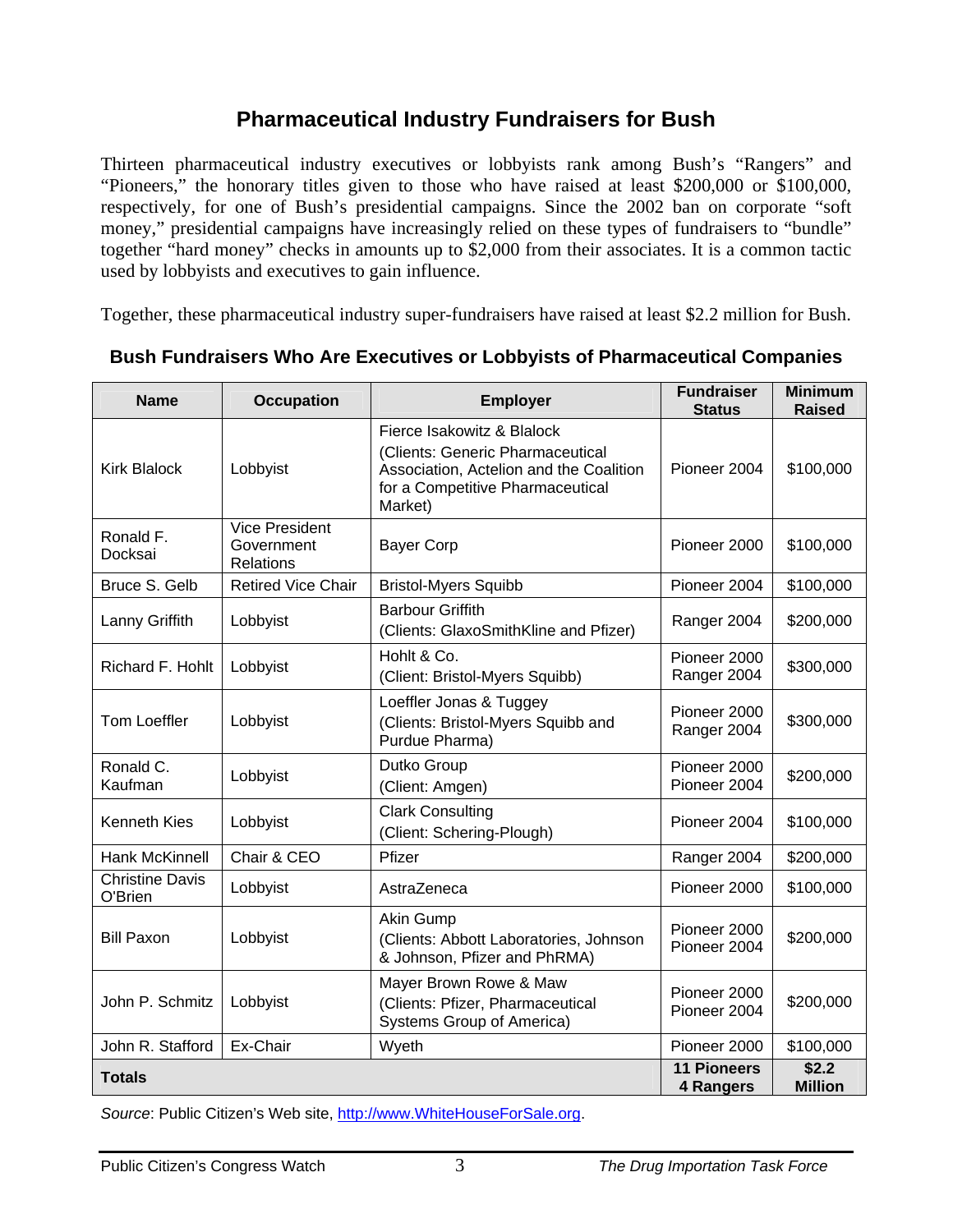### **Revolving Doors: Former Bush Administration Officials Now Working for the Pharmaceutical Industry**

At least 14 senior officials have left positions within the Bush administration to work or lobby for pharmaceutical companies or the Pharmaceutical Research and Manufacturers of America (PhRMA), the industry's trade association. At least seven of those officials have been deployed by the industry to lobby the administration and Congress on the specific issue of drug importation. At least six of them are registered to lobby the White House and the Department of Health and Human Services.

U.S. law prohibits federal officials from lobbying their former colleagues for a period of one year, but the prohibition only applies to the specific sub-office where an official used to work. This allows former officials to broadly exploit the knowledge and connections they attained in the course of their public service, which is illustrated by the large number of officials listed below who are registered to lobby their former agency. This practice gives special interests an advantage over the public in advancing their agendas and corrupts the federal decision-making process by enticing officials with lucrative jobs that are offered largely because of those officials' current position.

Public Citizen supports several reforms that would end this abuse, including extending the cooling off period from one to three years, barring former officials from "supervising" others who lobby their former colleagues, and broadening the section of the government to which the cooling off period applies.

- **Jack Howard** was President Bush's deputy director of legislative affairs from 2001 to 2003, where he promoted the president's agenda in Congress as the second-ranking member of the White House legislative affairs operation. He now works at Wexler & Walker Public Policy Associates, where his clients include pharmaceutical companies Cephalon, Amgen and Wyeth. In 2004 Howard lobbied the White House, Department of Justice, and the Drug Enforcement Administration on drug importation for Cephalon.<sup>\*</sup>
- **Dirksen Lehman** was Bush's special assistant to the president for legislative affairs, where he served as the chief White House liaison to the Senate for Medicare, Medicaid and other health care issues. Lehman left to become a lobbyist for the firm of Clark & Weinstock in May 2003, just in time to lobby key Senate committees during the Medicare debate on behalf of clients such as Aventis Pharmaceuticals, Novartis and PhRMA. In 2004 Lehman lobbied the White House and HHS on drug importation for PhRMA.<sup>\*</sup>
- **Timothy Morrison** was Bush's associate director of presidential personnel, where he helped vet Bush appointees and guide them through the confirmation process. He had joined the administration after serving as the 2000 Bush-Cheney campaign's research director. After helping install many health care officials in the administration he left for the firm of Clark  $\&$ Weinstock in March 2001. There, Morrison focuses on lobbying his former colleagues at the White House and "message development" for clients such as the Biotechnology Industry Organization (BIO), Eli Lilly and PhRMA. In 2004 Morrison lobbied HHS and the White House on drug importation for PhRMA.<sup>\*</sup>

 $\overline{a}$ \* Public Citizen analysis of lobbying disclosure forms filed with the Secretary of the Senate and Clerk of the House.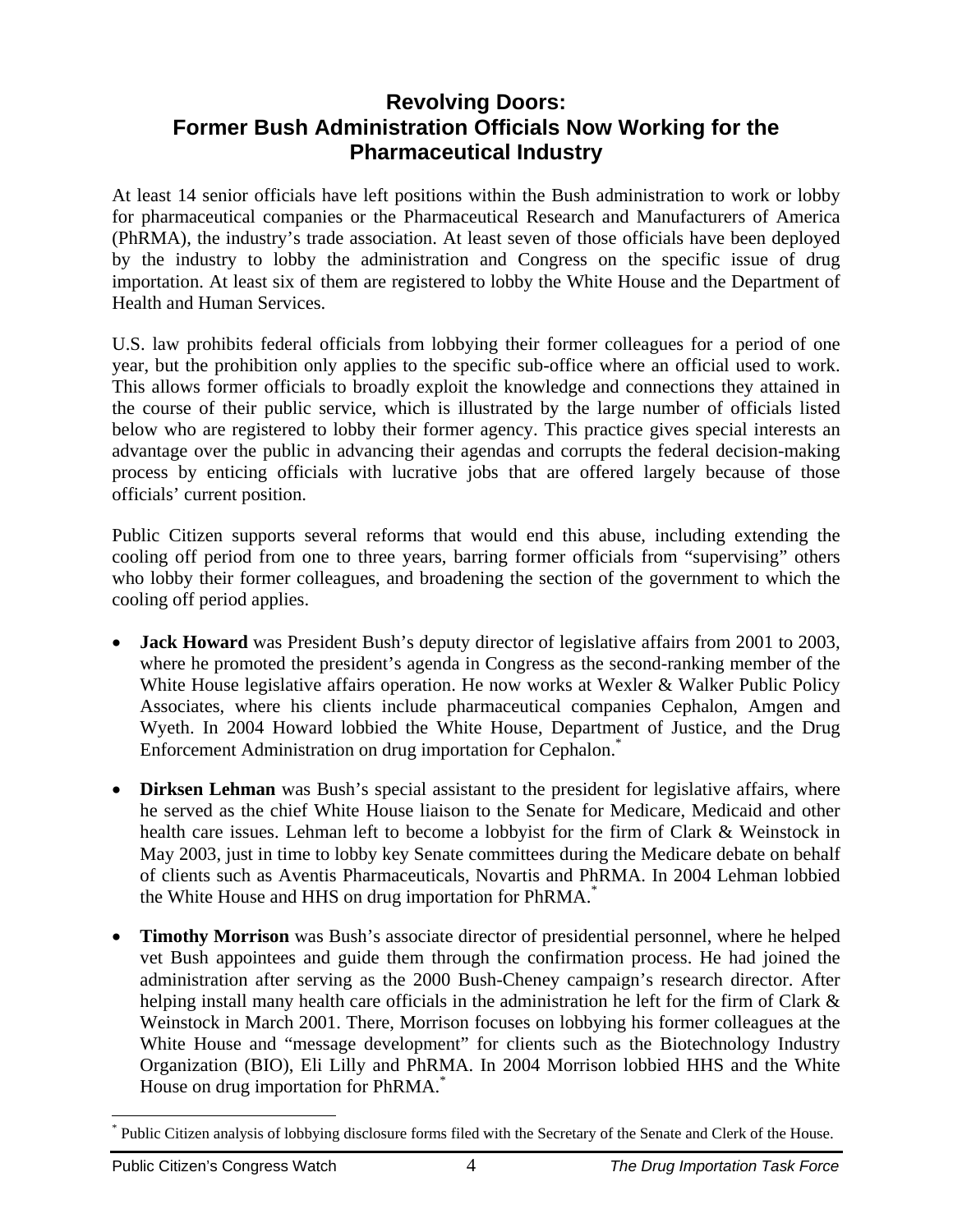- **Bill Clark** worked under Morrison in the White House Office of Personnel and the 2000 Bush-Cheney campaign, where he was the deputy research director (he had also previously worked for the National Republican Congressional Committee and the RNC). In 2001 he left the White House for the lobbying firm Podesta Mattoon. The firm markets Clark as someone with the "know-how to get things done in Washington and the connections to achieve results" for their clients, which include Genzyme, a bio-pharmaceutical company. In 2004 Clark lobbied the White House and HHS on drug importation for Genzyme.<sup>\*</sup>
- **Robert Wood** was the chief of staff for Health and Human Services Secretary Tommy Thompson when he was hired by the firm of Barbour, Griffith & Rogers in June 2003. There he is the director of state affairs and has lobbied Congress on behalf of Bristol-Myers Squibb, GlaxoSmithKline, Pfizer, and PhRMA. In 2004 Wood lobbied HHS and the White House on drug importation for Pfizer and GlaxoSmithKline.\*
- **Juleanna Glover Weiss** was Cheney's press secretary before she joined numerous other former administration officials at Clark & Weinstock in February 2002. Her clients at the firm include BIO, Eli Lilly and PhRMA. In 2004 she lobbied HHS and the White House on drug importation for PhRMA.\*
- **Robert Marsh** was another White House legislative affairs staffer who left in 2003 to join the OB-C Group, where he has represented the Biotechnology Industry Organization, whose membership includes several drug companies. In 2004 Marsh lobbied Congress on drug importation for the Healthcare Distribution Management Association.<sup>\*</sup>
- **Kirk Blalock** was the special assistant to the president and deputy director of the White House Office of Public Liaison for two years, serving as the Bush administration's top liaison to the business community. He regularly strategized with Karl Rove and rallied business support for the president's tax cuts and other issues. Blalock left the White House in 2002 to join the lobbying firm of Fierce & Isakowitz (now known as Fierce, Isakowitz  $\&$ Blalock). Among his clients are the Generic Pharmaceutical Association, Actelion (a biopharmaceutical company), and the Coalition for a Competitive Pharmaceutical Market, which includes several pharmaceutical companies. Blalock also has become a leading fundraiser for the president, achieving "Pioneer" status by raising \$100,000 for the Bush-Cheney re-election campaign.
- **Carlos Bonilla** was a special assistant to the president for economic policy, dealing mainly with tax, aviation and pension issues. He had previously worked as an economist for the House Budget Committee, the Heritage Foundation, the U.S. Chamber of Commerce, and the Employment Policies Institute (where he focused on health care). In March 2003 Bonilla rejoined the private sector as a lobbyist for The Washington Group and now represents clients such as Bio Marin Pharmaceuticals and Ranbaxy Pharmaceuticals.

<sup>1</sup> \* Public Citizen analysis of lobbying disclosure forms filed with the Secretary of the Senate and Clerk of the House.